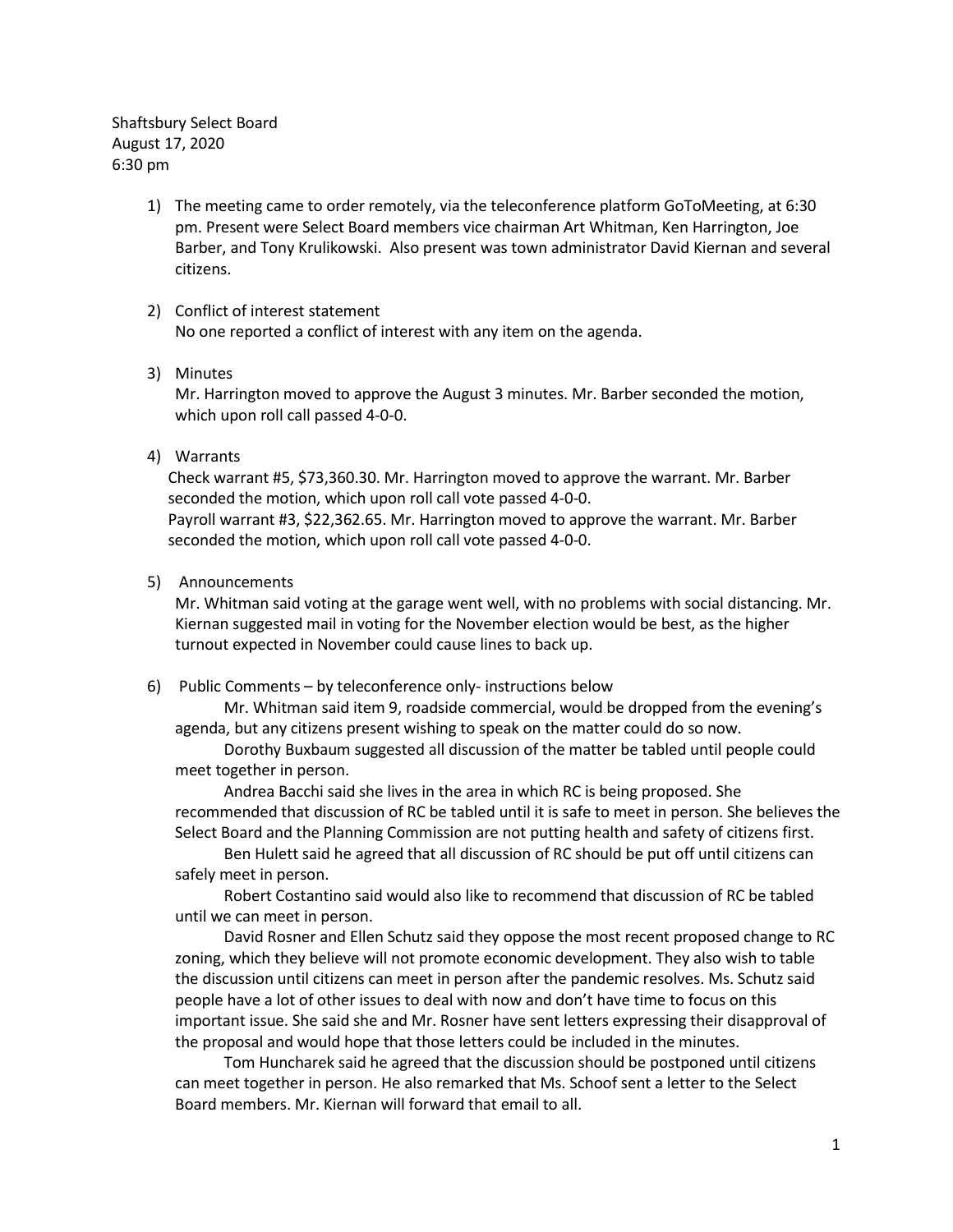Ms. Bacchi asked that additional time for citizens to speak be added to the end of the meeting. Mr. Whitman said the public could speak under "Action items."

Mr. Huncharek asked if the public can talk on any item on the agenda at any time. Mr. Whitman said "yes."

#### 7) Treasurers Report: Set FY21 Tax Rate

Melanie Dexter reported that there isn't much going on relative to cash flow. We received a down payment on a truck and some delinquent taxes. We have well over \$100K in the bank. She will be keeping a close eye on this figure, as it could happen that another draw on the line of credit could become necessary.

She reviewed the tax rate calculation. She said the Grand List is essentially the same as last year. With adjustments, the tax rate becomes 0.4496 per \$100 of assessed value, a 5.6% increase over last year to cover the budget – after several years of essentially holding flat with inflation taken into account.

Mr. Krulikowski moved to adopt the tax rate. Mr. Harrington seconded the motion, which upon roll call vote passed 4-0-0.

Mr. Whitman will come to Cole Hall to sign documents as necessary.

Ms. Dexter said people could expect to see the tax bills in the next couple of weeks. The external auditors will be visiting Cole Hall this week.

## 8) Citizen Petition – No Trucks on Hawks Ave.

Colin Brant said Hawks Ave. connects White Creek Road with Route 67. Since March, gravel trucks have been using the avenue to avoid the corner at the Left Bank. People on the street are sick of it. On average, 30 trucks per hour use the shortcut – one every two minutes. The avenue posts a 24,000 pound limit. Dust, rumbling, and shaking houses are common. He has tried to seek help from DMV and the state police, without success. He said that even if the Left Bank corner were better, Hawks Avenue would still be the more attractive alternative. He said everyone he talked to on the street also complained about other vehicles speeding; he thought the gravel trucks do not speed. He said a double yellow line painted on the avenue a few years ago is something of a visual cue that the highway continues. He said most gravel trucks are covered; the dust they're kicking up is from the road, not their load. He said the most annoying feature is probably noise, especially traveling east. Mr. Whitman said most of the gravel is being transported to the Bennington water line replacement project. **Mr. Brant** said no one seems to want to take responsibility for enforcing the weight limit. Mr. Whitman said the State has to take responsibility, bringing in portable scales. Mr. Barber said he thought with the upcoming end of the construction season, the problem might be temporary. Mr. Brant said the gravel trucks have brought it to a head, but the use of the avenue by trucks – Paulin's, Landview – has been ongoing and is illegal. Mr. Whitman suggested the town administrator could do a speed survey (as he is certified to do). Mr. Kiernan will do a study of the street – volume of traffic, types of trucks, speed and others – to lay a foundation for how to move forward. Mr. Whitman said the Town could ask the supervisors for each pipe replacement contractor to speak with their truckers.

9) Roadside Commercial – Alternatives Postponed

#### 10) PC Appointments

For lack of documents, the item was postponed to a later meeting.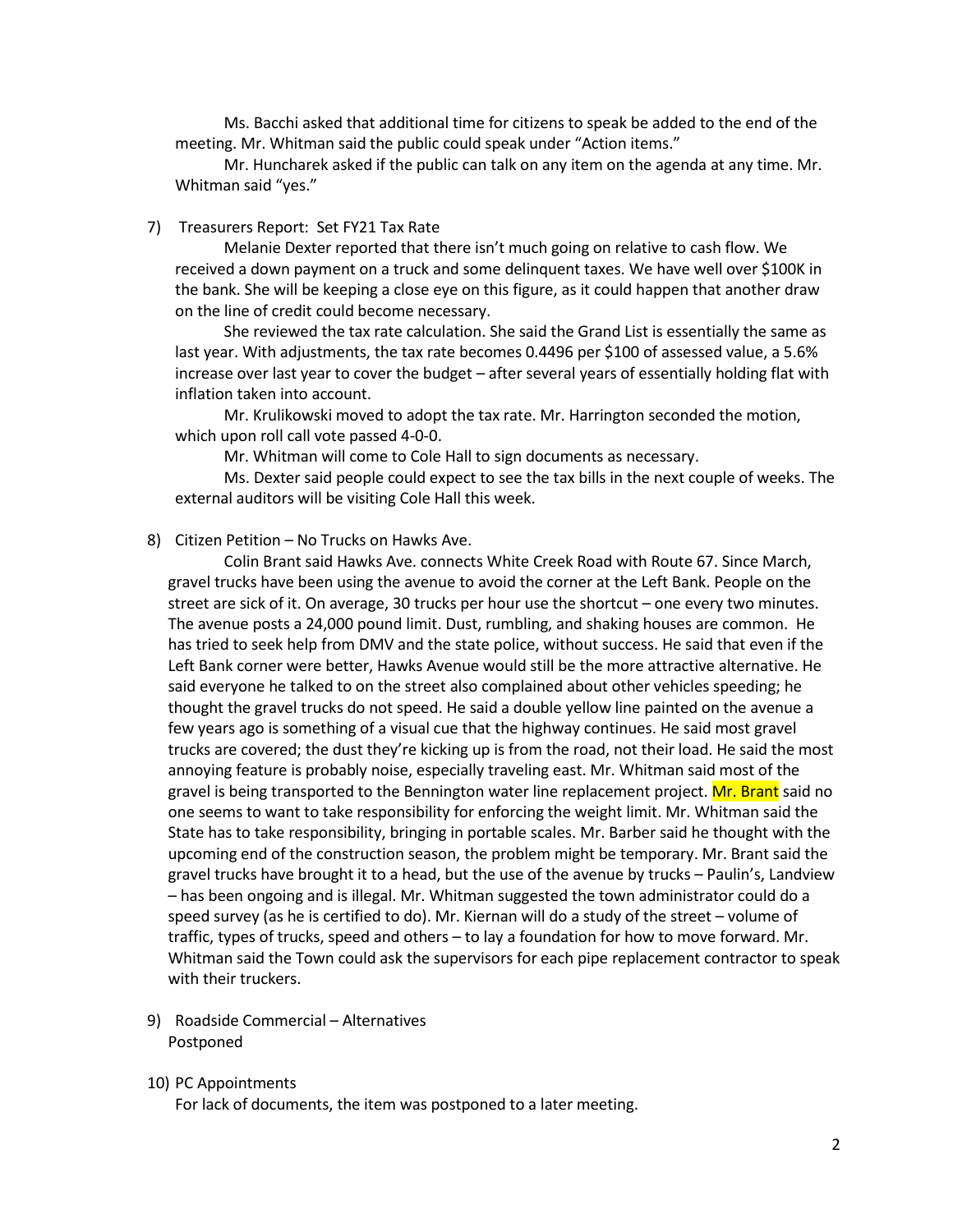# 11) Town Park Use Rules

Mr. Kiernan said the proposed rules (seventeen pages worth) are based on CDC and state guidelines for use of public spaces during the pandemic. For example, a recent request to use the pavilion could be problematic unless the requestors are a family unit. Mr. Kiernan said the rules could change over time, as the situation develops and as long as the state continues to require restrictions. Mr. Harrington moved to accept the proposed CDC guidelines for the use of Howard Park, understanding the rules may change as CDC guidelines change. Mr. Barber seconded the motion, which upon roll call vote passed 4-0-0.

# 12) DPW

Mr. Kiernan said the road crew helped set up and break down the election setting at the garage. They road crew is at work on Murphy Hill. Grading and ditching is continuing. Round two of mowing will start mid-month next month. The town will buy the Shaftsbury Hollow culvert now, and store over the winter on its property. Mr. Kiernan said the on-line auction is up. The link will be placed on the website. The garage is not part of the auction. Mr. Kiernan just received the environmental report on the garage, and there are no hazardous materials to deal with. Full commercial insurance will be required of any bidder, and the slab must be removed as well as the structure itself. The crew is still working through vacations, but the crew has been working together well. Mr. Whitman said a big thank you should go out to the whole crew.

## 13) Other Business

There was none.

# 14) Review of Action Items

- Mr. Kiernan will work on a survey of vehicle use of Hawks Avenue.
- Dorothy Buxbaum asked about a decision to table the RC discussion and wondered whether the Select Board could vote on that request. Mr. Whitman said until the Commission makes a recommendation, there is no item to table.
- Mr. Kiernan will send Ms. Bacchi the Howard Park rules.
- Mr. Kiernan will look into whether the discussion of RC was tabled by the Select Board and if so, how to proceed.

# 15) Adjournment

Mr. Harrington moved and Mr. Whitman seconded to adjourn at about 8 p.m. The motion passed.